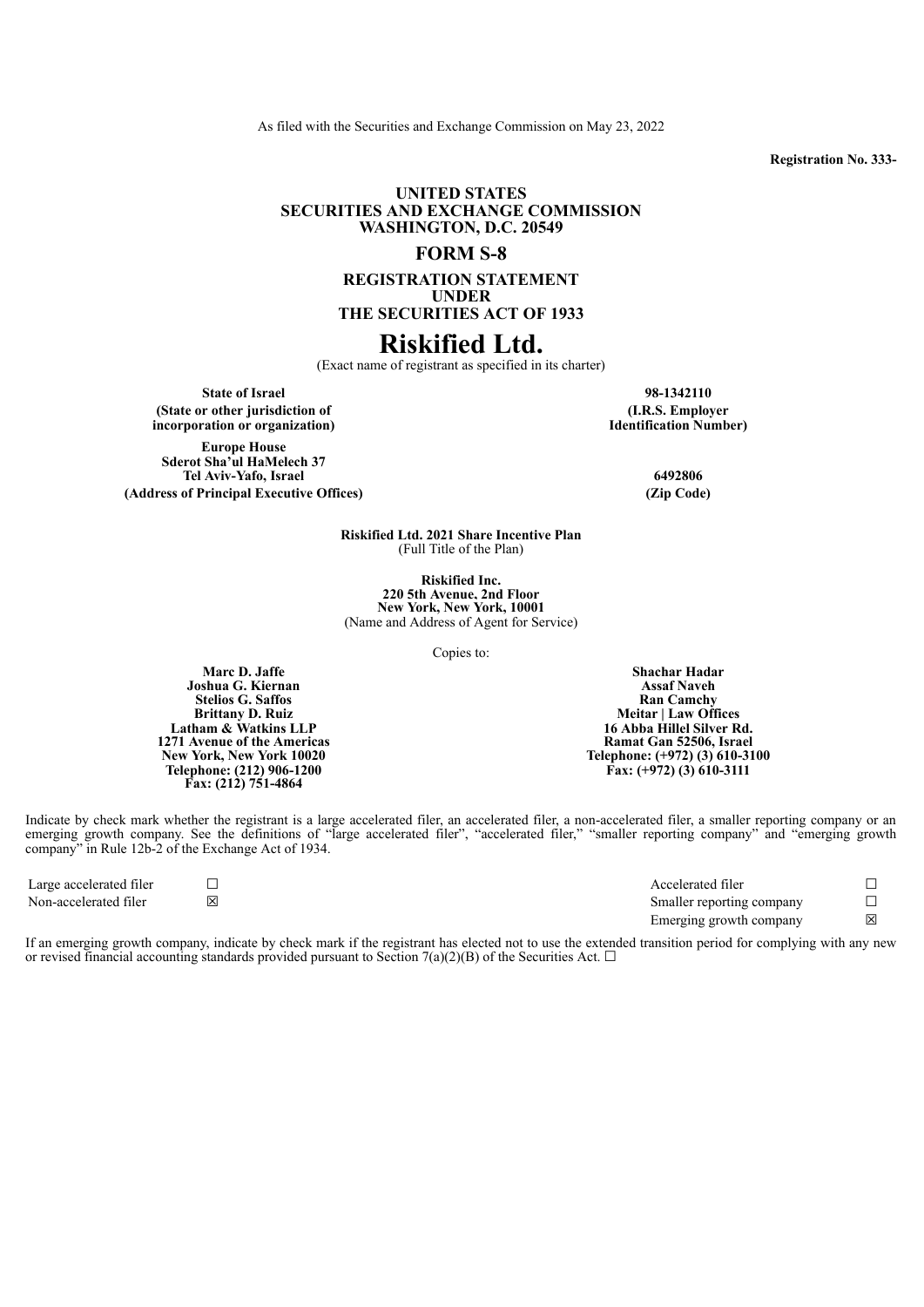#### **EXPLANATORY NOTE**

This Registration Statement on Form S-8 is being filed with the Securities and Exchange Commission (the "**Commission**") for the purpose of registering an additional 8,198,253 Class A ordinary shares, no par value ("**Class A ordinary shares**") of Riskified Ltd. (the "**Company**," the "**Registrant**," "**we**" or "**us**") issuable under the Riskified Ltd. 2021 Share Incentive Plan (the "**2021 Plan**") for which registration statement of the Company on Form S-8 (File No. 333-258461) is effective, representing an automatic annual increase effective as of January 1, 2022 pursuant to the 2021 Plan.

Pursuant to General Instruction E of Form S-8, the contents of the above-referenced prior registration statement on form S-8 (File No. 333- 258461) is incorporated into this Registration Statement by reference to the extent not modified or superseded hereby or by any subsequently filed document, which is incorporated by reference herein or therein, and the information required by Part II is omitted, except as supplemented by the information set forth below.

#### **PART II**

#### **INFORMATION REQUIRED IN THE REGISTRATION STATEMENT**

#### **Item 3. Incorporation of Documents by Reference.**

The following documents, which have been filed by the Company with the Commission pursuant to the Securities Exchange Act of 1934, as amended (the "**Exchange Act**"), are incorporated by reference in, and shall be deemed to be a part of, this Registration Statement:

(i) the Registrant's Annual Report on [Form](https://www.sec.gov/Archives/edgar/data/1851112/000185111222000006/rskd-20211231.htm) 20-F for the year ended December 31, 2021, filed with the Commission on February 25, 2022 (File No. 001-40692);

(ii) the Registrant's Report of Foreign Private Issuer on [Form](https://www.sec.gov/Archives/edgar/data/0001851112/000185111222000008/a6-krskdxq12022.htm) 6-K furnished to the Commission on May 17, 2022 (relating solely to the U.S. GAAP financial information, contained in the press release attached as Exhibit 99.1 thereto); and

(iii) the description of the Registrant's Class A ordinary shares contained in the Registrant's registration statement on [Form](https://www.sec.gov/Archives/edgar/data/0001851112/000162828021014809/riskifiedform8-a.htm) 8-A (File No. 001-40692), filed by the Registrant with the Commission under Section 12(b) of the Exchange Act, on July 29, 2021 including any amendments or reports filed for the purpose of updating such description.

All documents, reports and definitive proxy or information statements filed pursuant to Section 13(a), 13(c), 14 or 15(d) of the Exchange Act and certain Reports on Form 6-K furnished by the Registrant to the Commission (which indicate that they are incorporated herein by reference) after the date of this Registration Statement and prior to the filing of a post-effective amendment which indicates that all securities offered hereby have been sold or which deregisters all securities then remaining unsold, shall be deemed to be incorporated by reference into this Registration Statement and to be a part hereof from the date of filing of such documents; provided, however, that documents, reports and definitive proxy or information statements, or portions thereof, which are furnished and not filed in accordance with the rules of the Commission shall not be deemed incorporated by reference into this Registration **Statement** 

Any statement contained in a document incorporated or deemed to be incorporated herein by reference shall be deemed to be modified or superseded for purposes of this Registration Statement to the extent that a statement herein or in any other subsequently filed document which also is or is deemed to be incorporated by reference herein modifies or supersedes that statement. Any such statement so modified or superseded shall not constitute a part of this Registration Statement, except as so modified or superseded.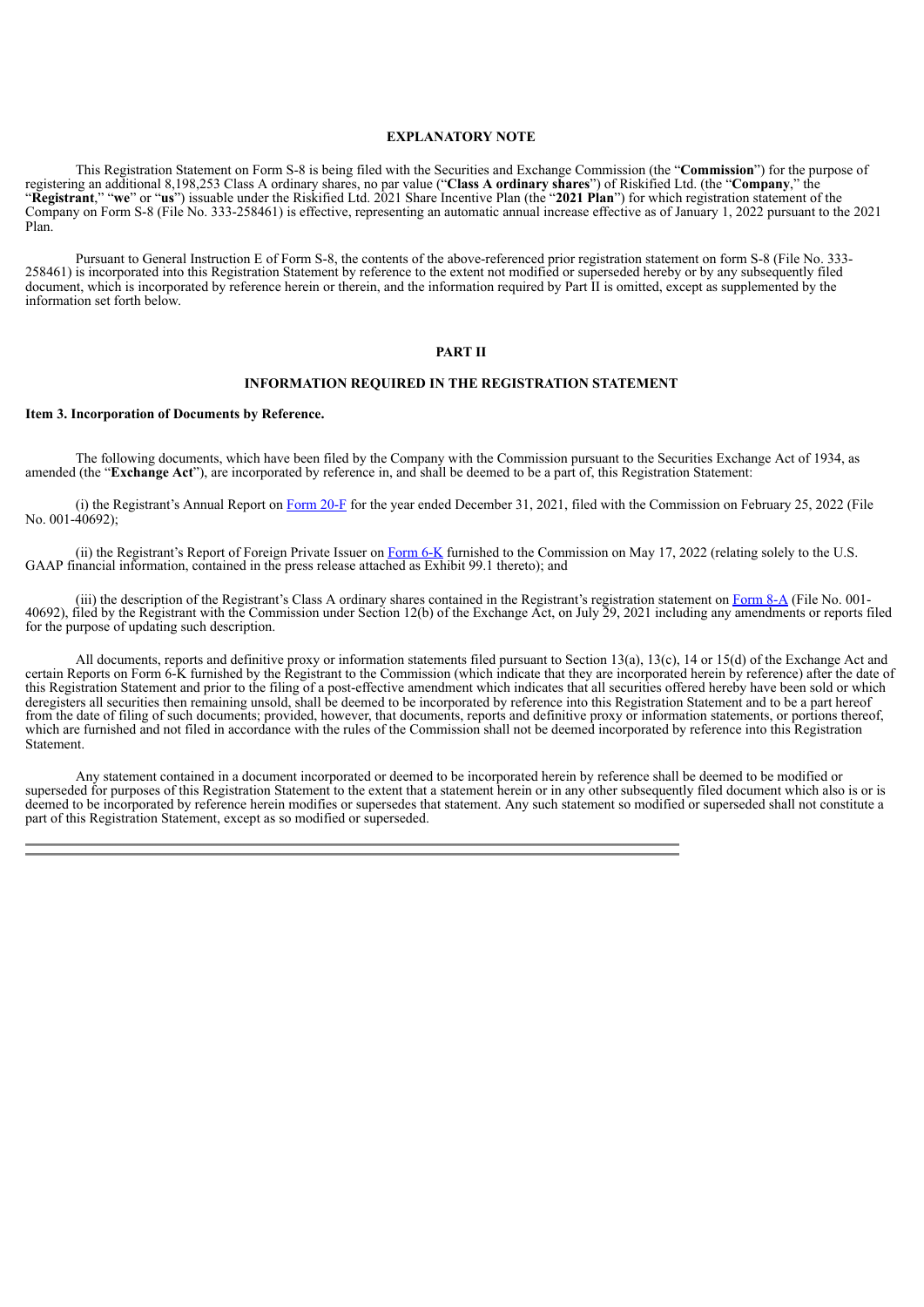**EXHIBIT INDEX**

| Exhibit<br><b>Number</b> | Exhibit                                                                                                                          |  |  |
|--------------------------|----------------------------------------------------------------------------------------------------------------------------------|--|--|
| 3.1                      | <u>Amended and Restated Articles of Association of the Registrant<sup>(1)</sup></u>                                              |  |  |
| $5.1*$                   | Opinion of Meitar   Law Offices as to the legality of the Registrant's Class A ordinary shares                                   |  |  |
| $23.1*$                  | Consent of Kost, Forer, Gabbay & Kasierer, a member of Ernst & Young Global, an independent registered public accounting<br>tırm |  |  |
| $23.2*$                  | Consent of Meitar   Law Offices (included in Exhibit 5.1)                                                                        |  |  |
| 24.1                     | Power of Attorney (included on the signature page of this Registration Statement)                                                |  |  |
| 99.1                     | Riskified Ltd. 2021 Share Incentive $Plan^{(2)}$                                                                                 |  |  |
| $107*$                   | Filing fee table                                                                                                                 |  |  |

(1)Previously filed as Exhibit 1.1 to the Registrant's Annual Report on Form 20-F (File No. 001-40692), filed with the Commission on February 25, 2022.<br>(2)Previously filed as Exhibit 10.4 to the Registrant's Amendment No.

### **SIGNATURES**

<span id="page-2-0"></span>Pursuant to the requirements of the Securities Act of 1933, as amended, the Registrant certifies that it has reasonable grounds to believe that it meets all of the requirements for filing on Form S-8 and has duly caused this registration statement to be signed on its behalf by the undersigned, thereunto duly authorized, in Tel Aviv, Israel, on this 23rd day of May, 2022.

## **RISKIFIED LTD.**

By: /s/ Eido Gal

Name: Eido Gal Title: Chief Executive Officer

#### **POWER OF ATTORNEY**

KNOW ALL PERSONS BY THESE PRESENTS that each person whose signature appears below hereby constitutes and appoints Eido Gal and Aglika Dotcheva and each of them, his or her true and lawful attorneys-in-fact and agents, with full power to act separately and full power of substitution and resubstitution, for him or her and in his or her name, place and stead, in any and all capacities, to sign any and all amendments (including post-effective and resubstitution, for him or her and in his or her name, pla amendments) to this registration statement, and to file the same, with all exhibits thereto, and all other documents in connection therewith, with the Securities and Exchange Commission, granting unto each said attorney-in-fact and agent full power and authority to do and perform each and every act in person, hereby ratifying and confirming all that said attorneys-in-fact and agents or either of them or his or her or their substitute or substitutes may lawfully do or cause to be done by virtue hereof.

Pursuant to the requirements of the Securities Act of 1933, as amended, this registration statement has been signed by the following persons in the capacities and on the date indicated.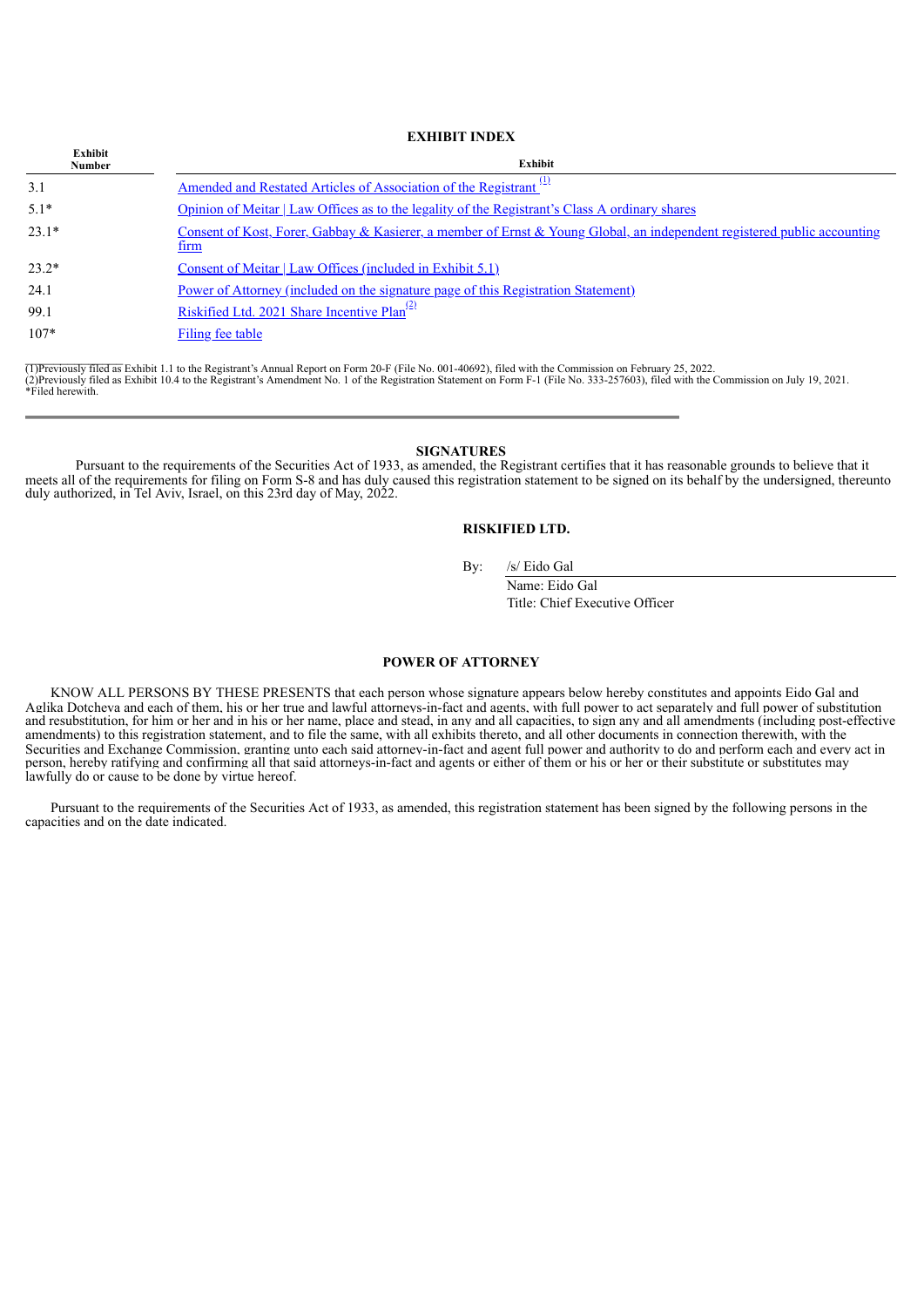| <b>NAME</b>                            | <b>POSITION</b>                                                                   | Date         |  |  |
|----------------------------------------|-----------------------------------------------------------------------------------|--------------|--|--|
| /s/ Eido Gal<br>Eido Gal               | Co-Founder, Chief Executive Officer and Director<br>(Principal Executive Officer) | May 23, 2022 |  |  |
| /s/ Assaf Feldman<br>Assaf Feldman     | Co-Founder, Chief Technology Officer and Director                                 | May 23, 2022 |  |  |
| /s/ Erez Shachar<br>Erez Shachar       | Director                                                                          | May 23, 2022 |  |  |
| /s/ Eyal Kishon<br>Eyal Kishon         | Director                                                                          | May 23, 2022 |  |  |
| /s/ Aaron Mankovski<br>Aaron Mankovski | Director                                                                          | May 23, 2022 |  |  |
| /s/ Tanzeen Syed<br>Tanzeen Syed       | Director                                                                          | May 23, 2022 |  |  |
| /s/ Jennifer Ceran<br>Jennifer Ceran   | Director                                                                          | May 23, 2022 |  |  |

## **AUTHORIZED REPRESENTATIVE**

Pursuant to the requirements of the Securities Act of 1933, as amended, the registrant certifies that it has reasonable grounds to believe it meets all the requirements for filing on Form S-8 and has duly caused this Registration Statement to be signed on its behalf by the undersigned, the duly authorized representative in the United States of Riskified, Inc. has signed this registration statement on May 23, 2022.

# **RISKIFIED, INC.**

| By:    | /s/ Eido Gal            |
|--------|-------------------------|
| Name:  | Eido Gal                |
| Title: | Chief Executive Officer |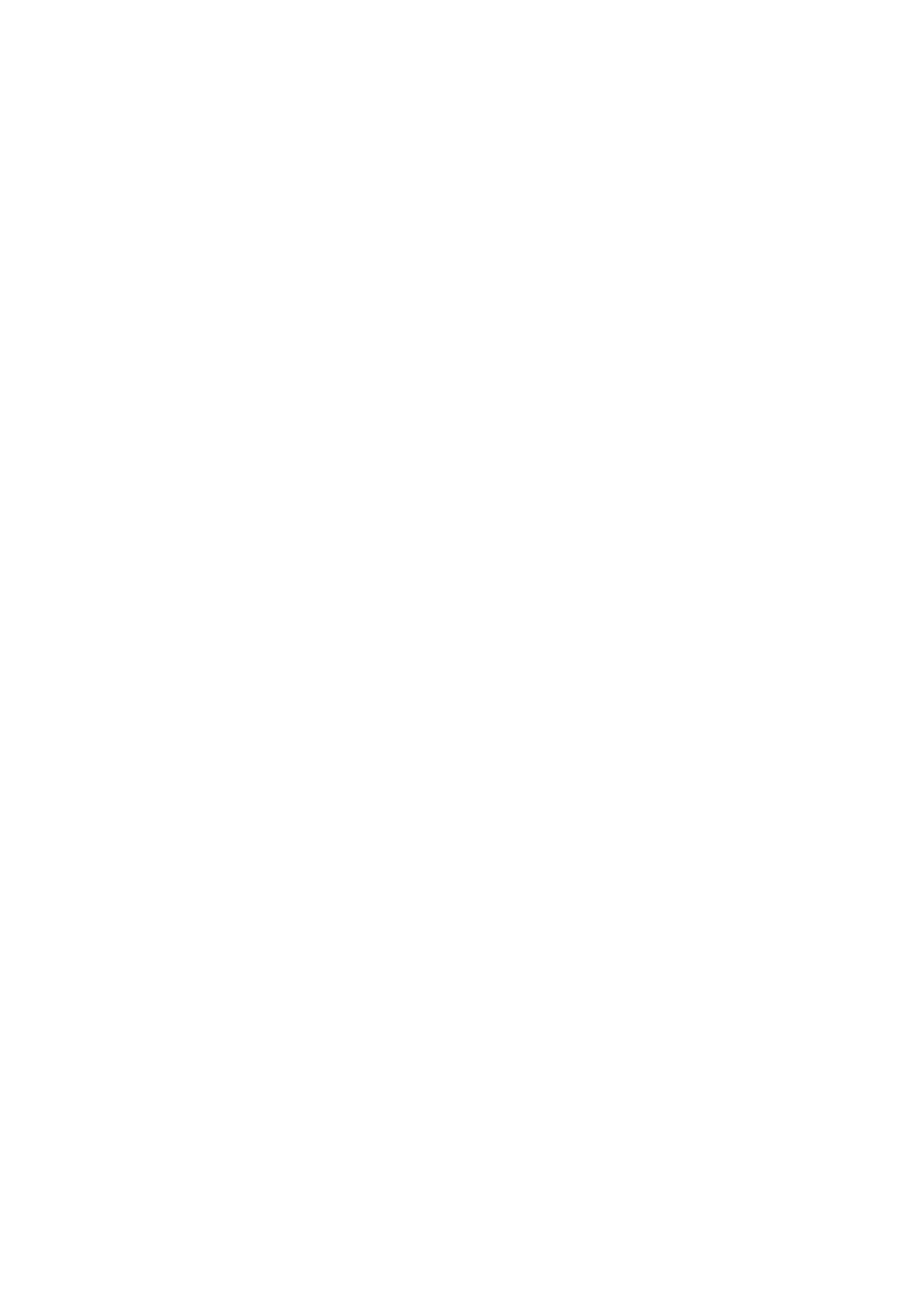## **Calculation of Filing Fee Tables**

**Form S-8**

(Form Type)

## **Riskified Ltd.**

(Exact Name of Registrant as Specified in its Charter)

## **Table 1—Newly Registered Securities**

<span id="page-5-0"></span>

| Plan                         | Security<br>Type | <b>Security Class</b><br>Title | <b>Fee Calculation</b><br>Rule | Amount to be<br>Registered <sup>(1)</sup> | <b>Proposed Maximum</b><br><b>Offering Price Per</b><br>Unit $(2)$ | <b>Maximum Aggregate</b><br><b>Offering Price</b> | <b>Fee Rate</b>            | <b>Amount of</b><br><b>Registration Fee</b> |
|------------------------------|------------------|--------------------------------|--------------------------------|-------------------------------------------|--------------------------------------------------------------------|---------------------------------------------------|----------------------------|---------------------------------------------|
| 2021 Share<br>Incentive Plan | Equity           | Class A ordinary<br>shares     | $457(c)$ and (h)               | 8.198.253(3)                              | \$4.54                                                             | \$37,220,068.62                                   | \$92.70 per<br>\$1,000,000 | \$3,450.30                                  |
|                              |                  |                                |                                |                                           |                                                                    |                                                   |                            |                                             |
|                              |                  |                                | <b>Total Offering Amounts</b>  |                                           |                                                                    | \$37,220,068.62                                   |                            | \$3,450.30                                  |
| Total Fee Offsets (4)        |                  |                                |                                |                                           |                                                                    | $\overline{\phantom{a}}$                          |                            |                                             |
|                              |                  |                                | <b>Net Fee Due</b>             |                                           |                                                                    |                                                   |                            | \$3,450.30                                  |

(1) Pursuant to Rule 416(a) under the Securities Act of 1933, as amended (the "Securities Act"), this registration statement shall also cover any additional Class A ordinary shares that become issuable under the 2021 Plan

(2) For purposes of computing the registration fee only. Pursuant to Rule 457(c) and (h) of the Securities Act, the Proposed Maximum Offering Price Per Share with respect to the 2021 Plan is based upon the average of the high and low prices of the Company's Class A ordinary shares, as reported on the New York Stock Exchange on May 16, 2022, which date is within five business days prior to the filing of this Registration Statement.

(3) Represents 8,198,253 shares to be issued pursuant to an automatic annual increase to the number of Class A ordinary shares available for issuance under the 2021 Plan, effective January 1, 2022.

(4) The registrant does not have any fee offsets.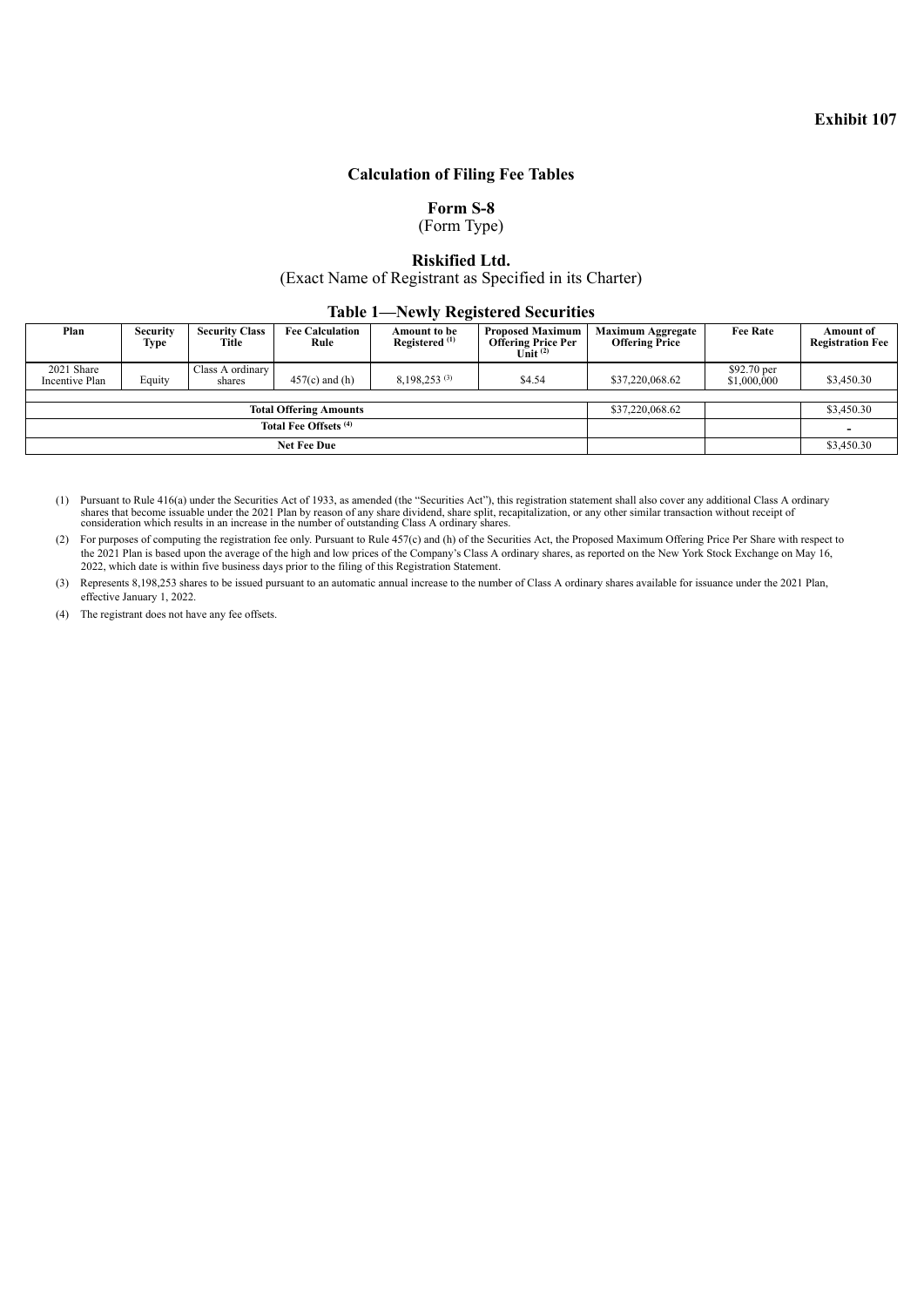# **CONSENT OF INDEPENDENT REGISTERED PUBLIC ACCOUNTING FIRM**

<span id="page-6-0"></span>We consent to the incorporation by reference in the Registration Statement (Form S-8) pertaining to the Riskified Ltd. 2021 Share Incentive Plan of our report dated February 25, 2022 with respect to the consolidated financial statements of Riskified Ltd. included in its Annual Report (Form 20-F) for the year ended December 31, 2021, filed with the Securities and Exchange Commission.

May 23, 2022 /s/ Kost Forer Gabbay & Kasierer Tel-Aviv, Israel A Member of Ernst & Young Global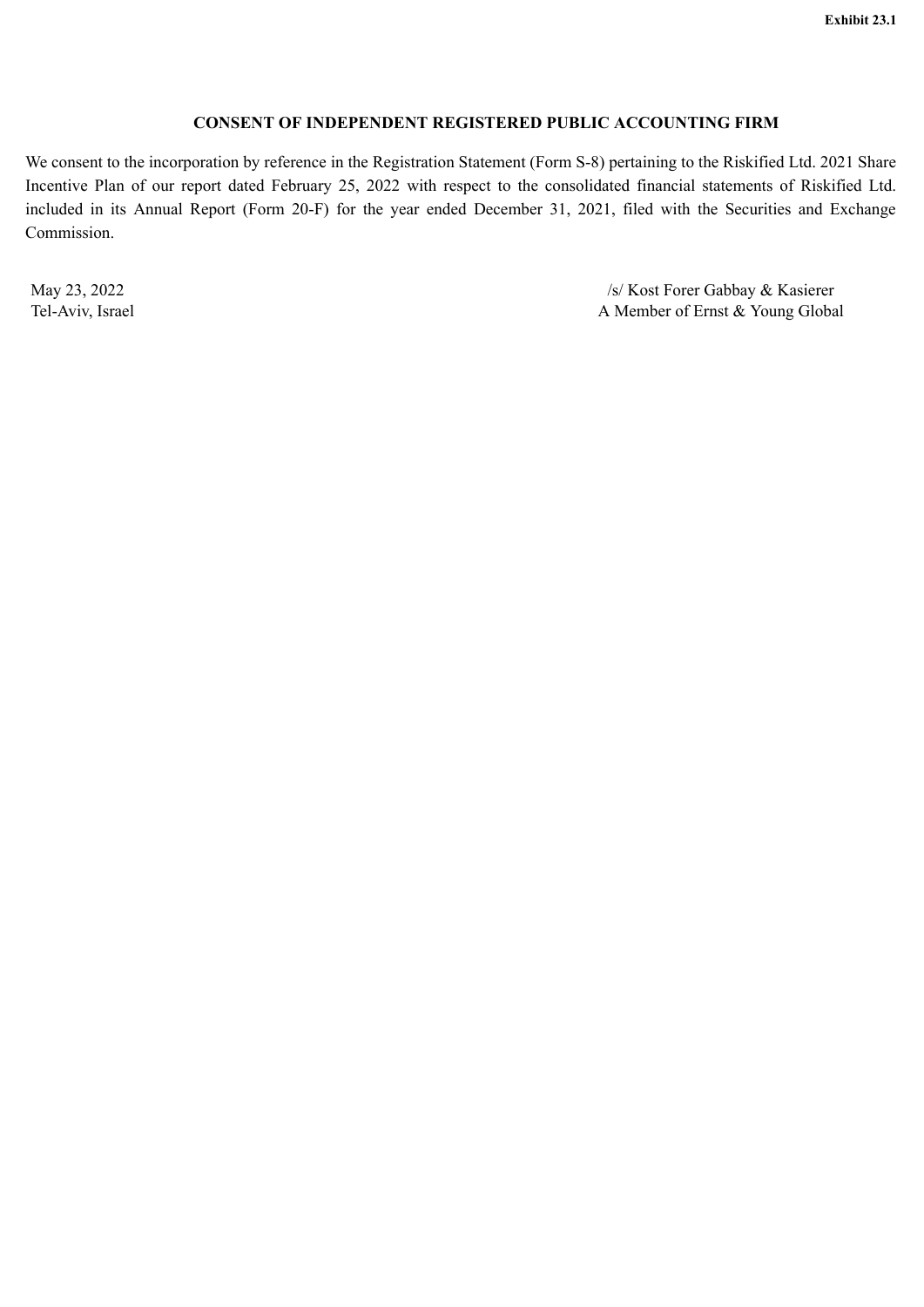<span id="page-7-0"></span>

**MEITAR** | LAW OFFICES 16 Abba Hillel Silver Road, Ramat Gan, 5250608, Israel Tel. + 972 3 6103100 Fax. + 972 3 6103111 www.meitar.com

May 23, 2022

Riskified Ltd. 30 Kalischer Street Tel Aviv-Yafo 6525724 Israel

#### Re: Riskified Ltd.

Ladies and Gentlemen:

We have acted as Israeli counsel for Riskified Ltd., an Israeli company (the "**Company**"), in connection with its filing of a registration statement on Form S-8 on or about May 23, 2022 (the "**Registration Statement**"), under the Securities Act of 1933, as amended (the "**Securities Act**"), relating to the registration of additional 8,198,253 shares of Company's Class A ordinary shares, of no par value (the "**Class A Ordinary Shares**"), which may be issued under the Company's 2021 Share Incentive Plan (the "**2021 Plan**").

In our capacity as counsel to the Company, we have examined originals or copies, certified or otherwise identified to our satisfaction, of the Company's (i) Amended and Restated Articles of Association (the "**Articles**"), (ii) the 2021 Plan, (iii) resolutions of the Company's board of directors and (iv) other statements of corporate officers and other representatives of the Company and other documents provided to us by the Company as we have deemed necessary or appropriate as a basis for this opinion. In such examination, we have assumed the genuineness of all signatures, the legal capacity of all natural persons, the authenticity of all documents submitted to us as originals and the conformity with the original documents of all documents submitted to us as copies or facsimiles. As to any facts material to this opinion, to the extent that we did not independently establish relevant facts, we have relied on certificates of public officials and certificates of officers or other representatives of the Company. We have also assumed the truth of all facts communicated to us by the Company and that all consents, minutes and protocols of meetings of the Company's board of directors, which have been provided to us, are true and accurate and prepared in accordance with the Company's Articles and all applicable laws. In addition, we have assumed that the Company will receive the full consideration for the Class A Ordinary Shares (which may consist, in part or in full, of services performed for the Company).

We are admitted to practice law in the State of Israel and the opinion expressed herein is expressly limited to the laws of the State of Israel.

On the basis of the foregoing, we are of the opinion that the Class A Ordinary Shares being registered pursuant to the Registration Statement, when issued and paid for in accordance with the 2021 Plan, pursuant to agreements with respect to the 2021 Plan and, as the case may be, pursuant to the terms of the awards that have been or may be granted under the 2021 Plan, will be validly issued, fully paid and nonassessable.